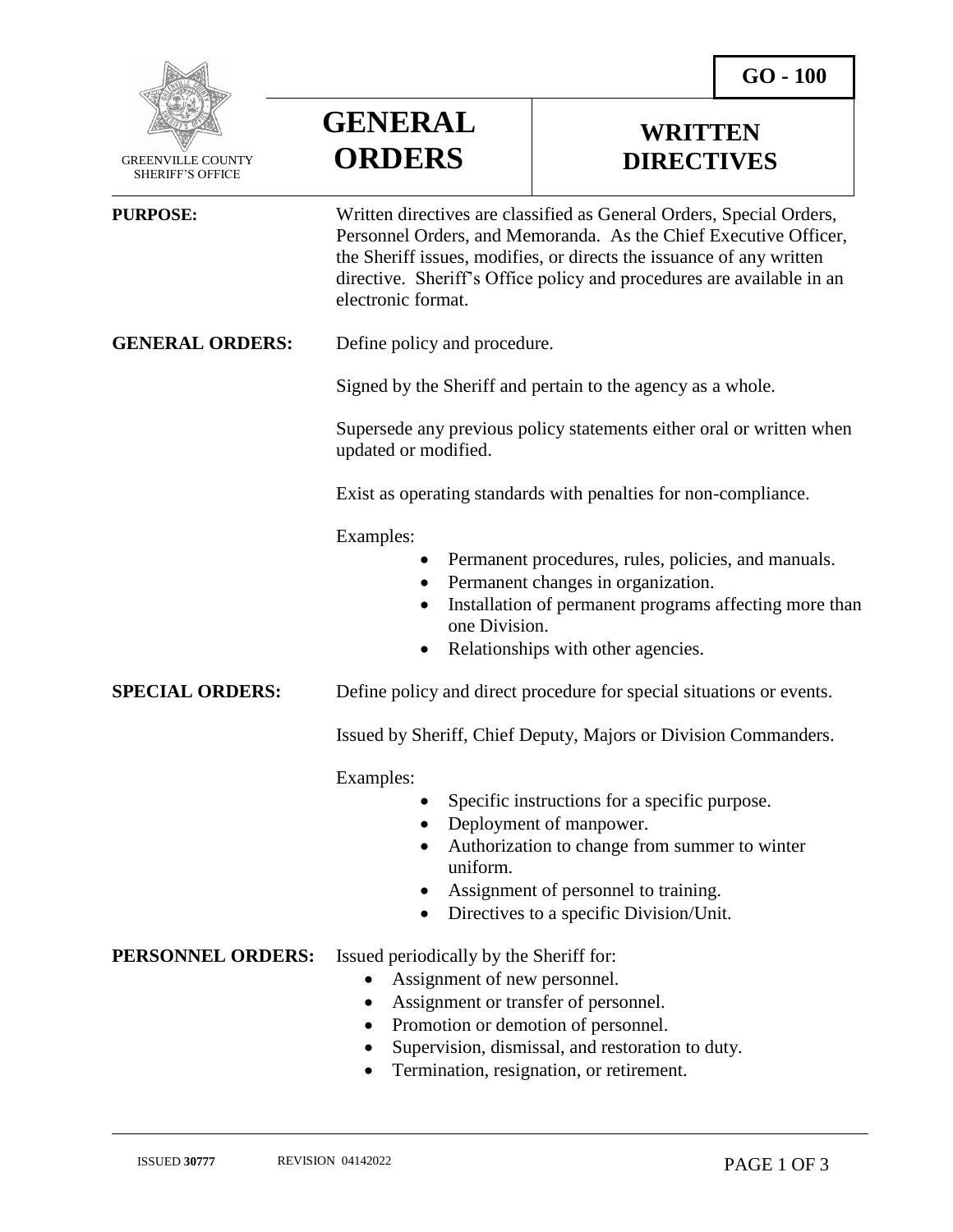j

| <b>MEMORANDA:</b>                               | Issued by Sheriff Office or its Divisions.                                                                                                                                                                                                                                                                                                                                                                                                                                    |
|-------------------------------------------------|-------------------------------------------------------------------------------------------------------------------------------------------------------------------------------------------------------------------------------------------------------------------------------------------------------------------------------------------------------------------------------------------------------------------------------------------------------------------------------|
|                                                 | Designed to inform and direct without deviation from or in conflict<br>with established policies and procedures.                                                                                                                                                                                                                                                                                                                                                              |
|                                                 | Provides information or instructions not requiring a formal order.                                                                                                                                                                                                                                                                                                                                                                                                            |
|                                                 | <b>Examples:</b><br>Notification of available training.<br>Announcement of promotion.<br>$\bullet$<br>Explanation or clarification of existing orders.<br>$\bullet$<br>Inform personnel of other agency actions and policies.<br>$\bullet$                                                                                                                                                                                                                                    |
| <b>OPERATIONAL</b><br><b>PROCEDURES:</b>        | Explain how to perform a specific task or clarify a procedure.<br>Operational procedures can be issued by the Sheriff and/or Division<br>Commanders.<br><b>Examples:</b><br>Flow of victim/witness forms<br>$\bullet$<br>• Life without parole prosecution                                                                                                                                                                                                                    |
|                                                 | Operational Procedure Memorandums will be reviewed annually for<br>inclusion into the General Orders.                                                                                                                                                                                                                                                                                                                                                                         |
| <b>WRITTEN DIRECTIVE</b><br><b>MAINTENANCE:</b> | Indexing – Indexing is conducted automatically and manually with<br>Adobe Acrobat.                                                                                                                                                                                                                                                                                                                                                                                            |
|                                                 | <b>Updating</b> –The Sheriff and Command Staff serving as policymaking<br>staff make changes to written directives as necessary.                                                                                                                                                                                                                                                                                                                                              |
|                                                 | <b>Purging</b> – The Accreditation Manager maintains a master file of<br>written directives. General and Special orders include subject titles<br>and a consecutive numbering system.                                                                                                                                                                                                                                                                                         |
|                                                 | <b>Draft Review</b> – Formulation or revision of policies, procedures, rules<br>and regulations occurs as necessary when changes in state laws,<br>county ordinances, or professional standards apply. Affected units<br>receive drafts of new policy or changes to obtain supervisor and<br>subordinate input. The Sheriff and Command Staff review changes<br>prior to issuing new orders to ensure they do not contradict other<br>existing directives or applicable laws. |